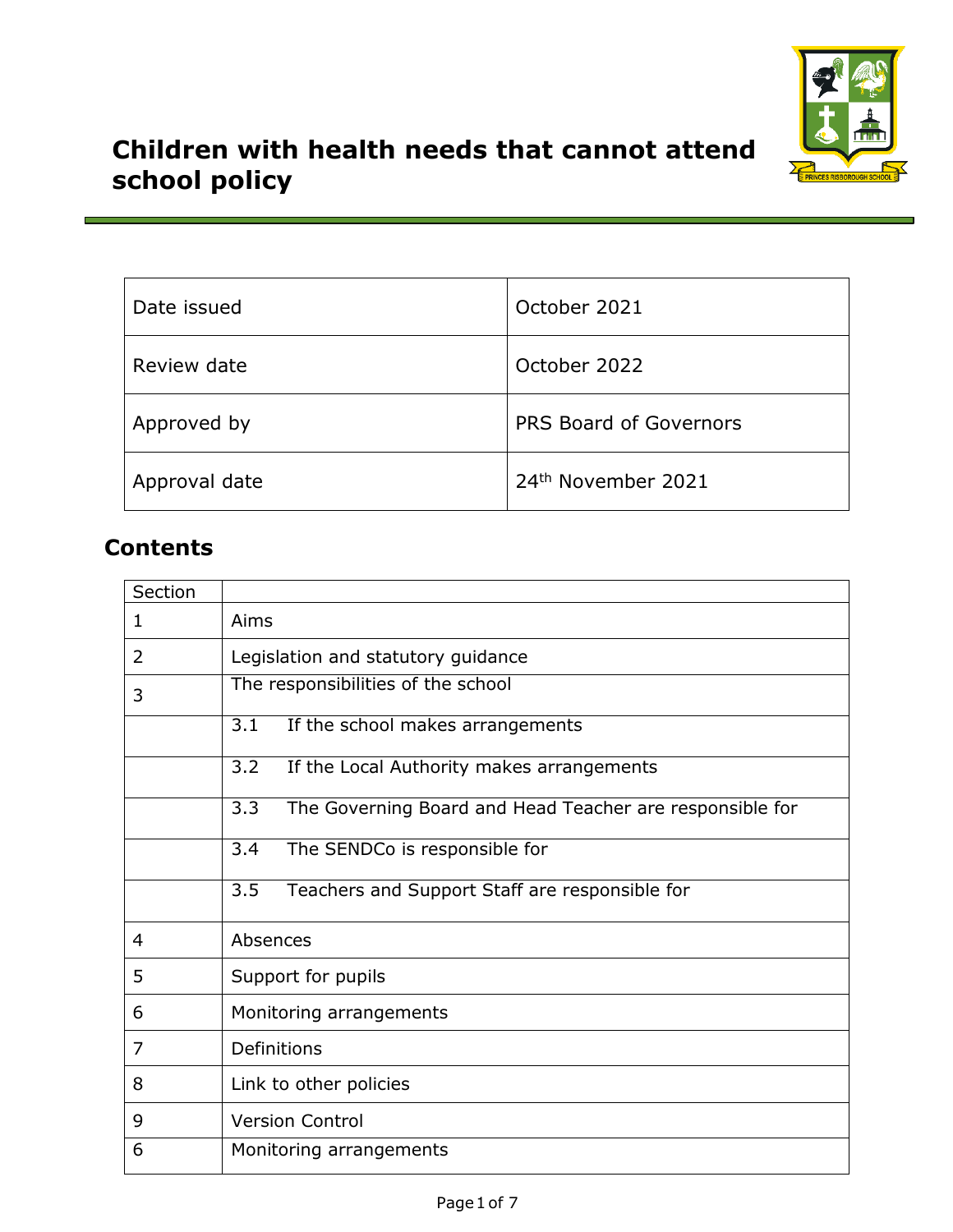## **1. Aims**

This policy aims to ensure that:

- Suitable education is arranged for pupils on roll who cannot attend school due to healthneeds;
- Pupils, staff and parents understand what the school is responsible for when this educationis being provided by the local authority.

Princes Risborough School aims to ensure that all children who are unable to attend school dueto medical needs, and who would not receive suitable education without such provision, continue to have access to as much education as their medical condition allows, to enable themto reach their full potential.

Due to the nature of their health needs, some children may be admitted to hospital or placed inalternative forms of education provision. We recognise that, whenever possible, pupils should receive their education within their school and the aim of the provision will be to reintegrate pupils back into school as soon as they are well enough.

We understand that we have a continuing role in a pupil's education whilst they are not in schooland will work with the LA, healthcare partners and families to ensure that all children with medical needs receive the right level of support to enable them to maintain links with their education.

## **2. Legislation and guidance**

This policy has due regard to all relevant legislation and statutory guidanceincluding, but not limited to, the following:

- [Education](http://www.legislation.gov.uk/ukpga/1996/56/section/19) Act 1996
- Equality Act 2010
- Data Protection Act 2018
- DfE (2013) 'Ensuring a good education for children who cannot attend school because ofhealth needs'
- DfE (2015) 'Supporting pupils at school with medical conditions'.

## **3. The responsibilities of the school**

## **3.1 If the school makes arrangements**

Initially, the school will attempt to make arrangements to deliver suitable education for childrenwith health needs who cannot attend school.

The Head Teacher and SENDCO will be responsible for making and monitoring these arrangements. A meeting will be made with parents / carers to discuss arrangements for working from home or hospital. A plan will be drawn up detailing agreed actions from the discussion, the plan will be signed by school and parents / carers. The plan will then be carriedout to deliver education to the child.

Arrangements could include sending work home, attending a hospital school or a TeachingAssistant may attend the home to deliver lessons, work will be prepared by class teachers.

Either the pupil will be slowly integrated back into school with alternative arrangements to make it possible such as alternative provision for break or lunch times or the pupil may come back into school on a reduced timetable until their health needs have been met.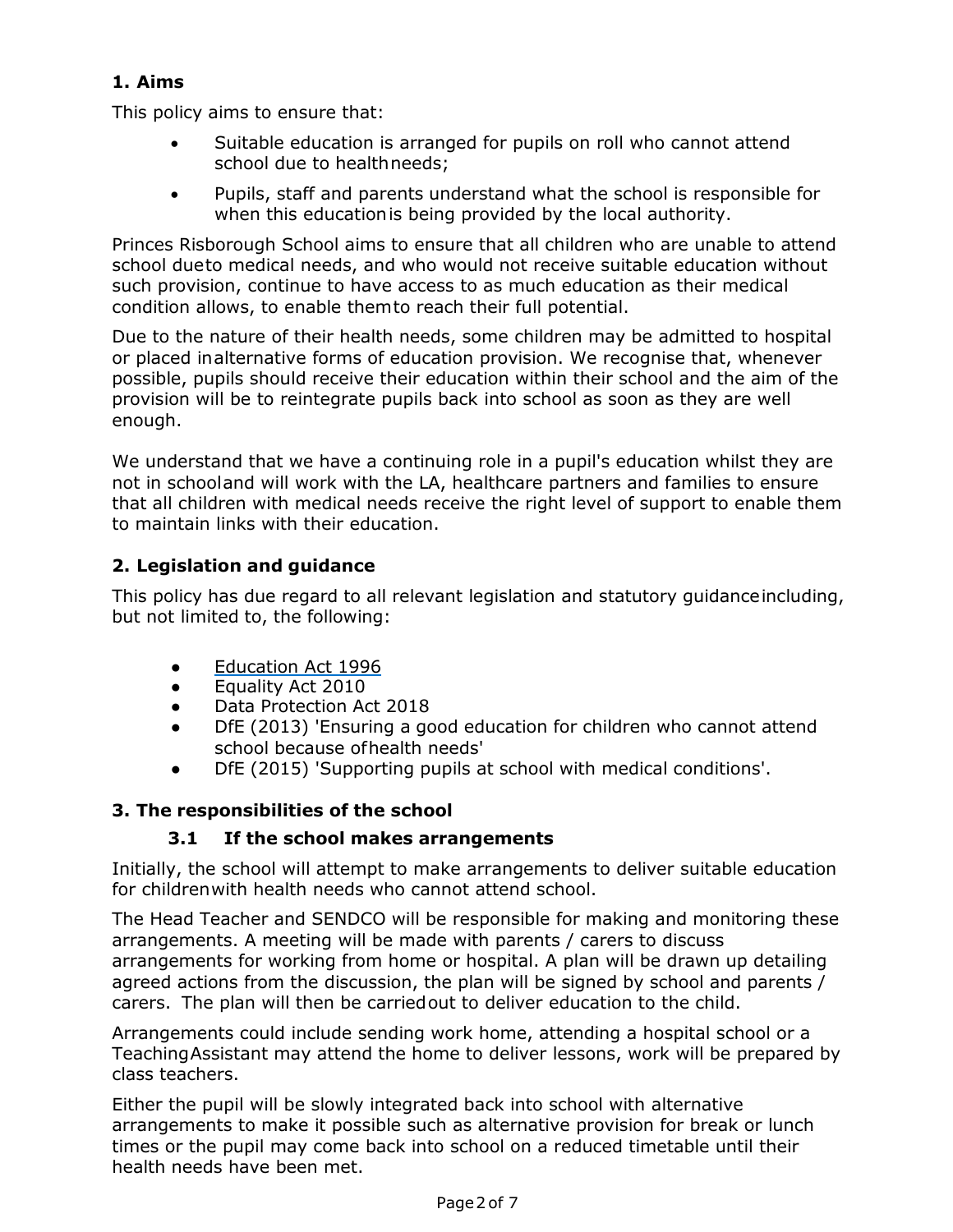## **3.2 If the Local Authority makes arrangements**

If the school can't make suitable arrangements, Buckinghamshire Council will become responsiblefor arranging suitable education for these children.

[https://www.buckscc.gov.uk/services/education/education-support/home-tuition](https://www.buckscc.gov.uk/services/education/education-support/home-tuition-and-hospital-teaching-service/)[and-hospital-teaching-service/](https://www.buckscc.gov.uk/services/education/education-support/home-tuition-and-hospital-teaching-service/)

The LA should:

- Provide such education as soon as it is clear that a pupil will be away from school for 15days or more, whether consecutive or cumulative. They should liaise with the appropriate medical professionals to ensure minimal delay in arranging appropriate provision for the pupil.
- Ensure the education pupils receive is of good quality, allows them to take appropriate qualifications, prevents them from falling behind their peers in school, and allows them to reintegrate successfully back into school as soon as possible.
- Address the needs of individual pupils in arranging provision.
- Have a named officer responsible for the education of children with additional healthneeds and ensure parents know who this is.
- Have a written, publicly accessible policy statement on their arrangements to complywith their legal duty towards children with additional health needs.
- Review the provision offered regularly to ensure that it continues to be appropriate forthe child and that it is providing suitable education.
- Give clear policies on the provision of education for children and young people underand over compulsory school age.

The LA should not:

- Have processes or policies in place which prevent a child from getting the right type of provisionand a good education.
- Withhold or reduce the provision, or type of provision, for a child because of how much itwill cost.
- Have policies based upon the percentage of time a child is able to attend school ratherthan whether the child is receiving a suitable education during that attendance.
- Have lists of health conditions which dictate whether or not they will arrange education for children or inflexible policies which result in children going without suitable full-time education (or as much education as their health condition allows them to participate in).

In cases where the local authority makes arrangements, the school will:

- Work constructively with the local authority, providers, relevant agencies and parents toensure the best outcomes for the pupil;
- Share information with the local authority and relevant health services as required;
- Help make sure that the provision offered to the pupil is as effective as possible and thatthe child can be reintegrated back into school successfully.

When reintegration is anticipated, the school will work with the local authority to: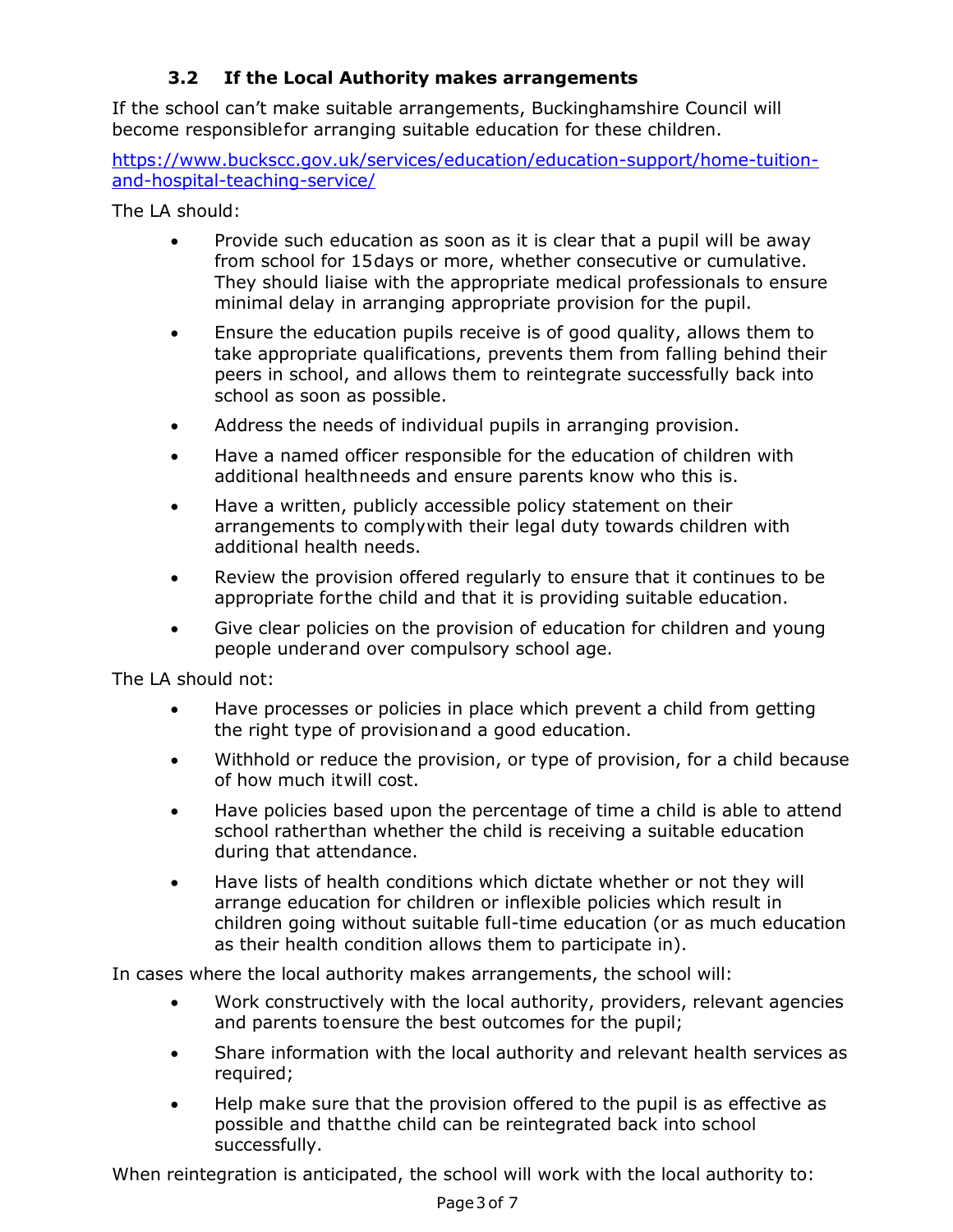- Plan for consistent provision during and after the period of education outside the school,allowing the pupil to access the same curriculum and materials that they would have used in school as far as possible;
- Enable the pupil to stay in touch with school life (e.g. through newsletters, emails,invitations to school events or internet links to lessons from their school);
- Create individually tailored reintegration plans for each child returning to school;
- Consider whether any reasonable adjustments need to be made.

#### **3.3 The SENDCo is responsible for:**

- Dealing with pupils who are unable to attend school because of medical needs.
- Actively monitoring pupil progress and reintegration into school.
- Supplying pupils' education providers with information about the child's capabilities,progress and outcomes.
- Liaising with the headteacher, education providers and parents to determine pupils'programmes of study whilst they are absent from school.

#### **3.4 Teachers and Support Staff are responsible for:**

- Understanding confidentiality in respect of pupils' health needs.
- Designing lessons and activities in a way that allows those with health needs to participate fully and ensuring pupils are not excluded from activities that they wish totake part in without a clear evidence-based reason.
- Understanding their role in supporting pupils with health needs and ensuring they attendthe required training.
- Ensuring they are aware of the needs of their pupils through the appropriate and lawfulsharing of the individual pupil's health needs.
- Ensuring they are aware of the signs, symptoms and triggers of common life-threateningmedical conditions and know what to do in an emergency. Keeping parents informed of how their child's health needs are affecting them whilst in the school.

#### **4 Absences**

Parents are advised to contact the school on the first day their child is unable to attenddue to illness.

Absences due to illness will be authorised unless the school has genuine cause forconcern about the authenticity of the illness.

The school will provide support to pupils who are absent from school because of illnessfor a period of less than 15 school days by liaising with the pupil's parents to arrange schoolwork as soon as the pupil is able to cope with it or part-time education at school.The school will give due consideration to which aspects of the curriculum are prioritisedin consultation with the pupil, their family and relevant members of staff.

For periods of absence that are expected to last for 15 or more school days, either in one absence or over the course of a school year, the named person with responsibility for pupils with health needs (Family Partnership Worker) will notify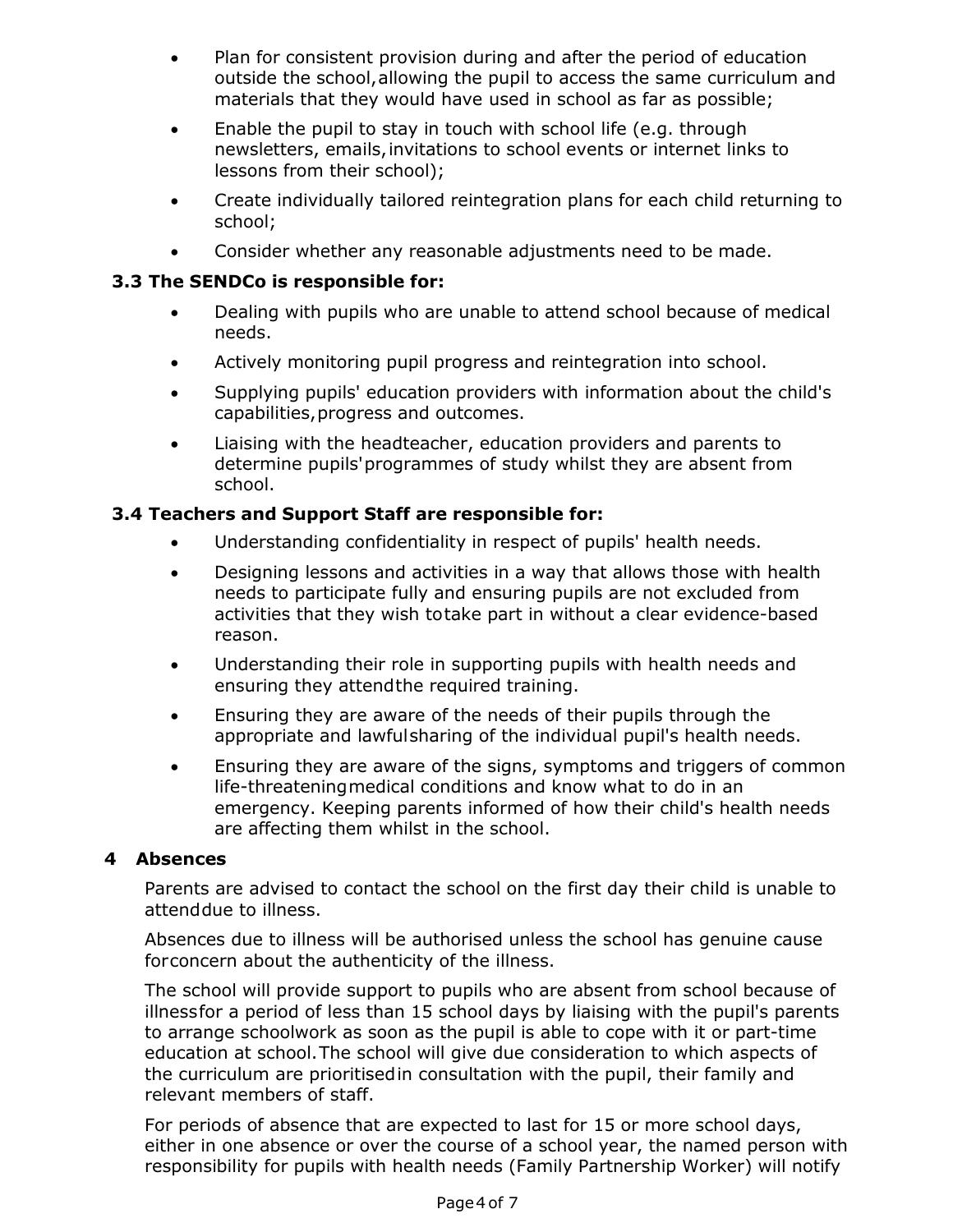the LA, who will takeresponsibility for the pupil and their education.

Where absences are anticipated or known in advance, the school will liaise with the LAto enable education provision to be provided from the start of the pupil's absence.

For hospital admissions, the appointed named member of staff will liaise with the LAregarding the programme that should be followed while the pupil is in hospital.

The LA will set up a personal education plan (PEP) for the pupil which will allow theschool, the LA and the provider of the pupil's education together.

The school will monitor pupil attendance and mark registers to ensure it is clear whethera pupil is, or should be, receiving education otherwise than at school.

The school will only remove a pupil who is unable to attend school because of additionalhealth needs from the school roll where: The pupil has been certified by the school's medical officer as unlikely to be in a fit state of health to attend school, before ceasing tobe of compulsory school age; and Neither the pupil nor their parent has indicated to the school the intention to continue to attend the school, after ceasing to be of compulsory school age.

A pupil unable to attend school because of their health needs will not be removed fromthe school register without parental consent and certification from the school's medicalofficer, even if the LA has become responsible for the pupil's education.

#### **5 Support for pupils**

Where a pupil has a complex or long-term health issue, the school will discuss the pupil's needs and how these may be best met with the LA, relevant medical professionals, parents and, where appropriate, the pupil. The LA expects the school tosupport pupils with health needs to attend full-time education wherever possible, or forthe school to make reasonable adjustments to pupils' programmes of study where medical evidence supports the need for those adjustments.

The school will make reasonable adjustments under pupils' individual healthcare plans(IHCPs), in accordance with the Supporting Pupils with Medical Conditions Policy.

Pupils admitted to hospital will receive education as determined appropriate by themedical professionals and hospital tuition team at the hospital concerned.

During a period of absence, the school will work with the provider of the pupil's educationto establish and maintain regular communication and effective outcomes.

Whilst a pupil is away from school, the school will work with the LA to ensure the pupilcan successfully remain in touch with their school using the following methods: Schoolnewsletters, Emails, Invitations to school events, cards or letters from peers and staff.

Where appropriate, the school will provide the pupil's education provider with relevantinformation, curriculum materials and resources.

To help ensure a pupil with additional health needs is able to attend school following anextended period of absence, the following adaptations will be considered:

 A personalised or part-time timetable, drafted in consultation with the named staffmember;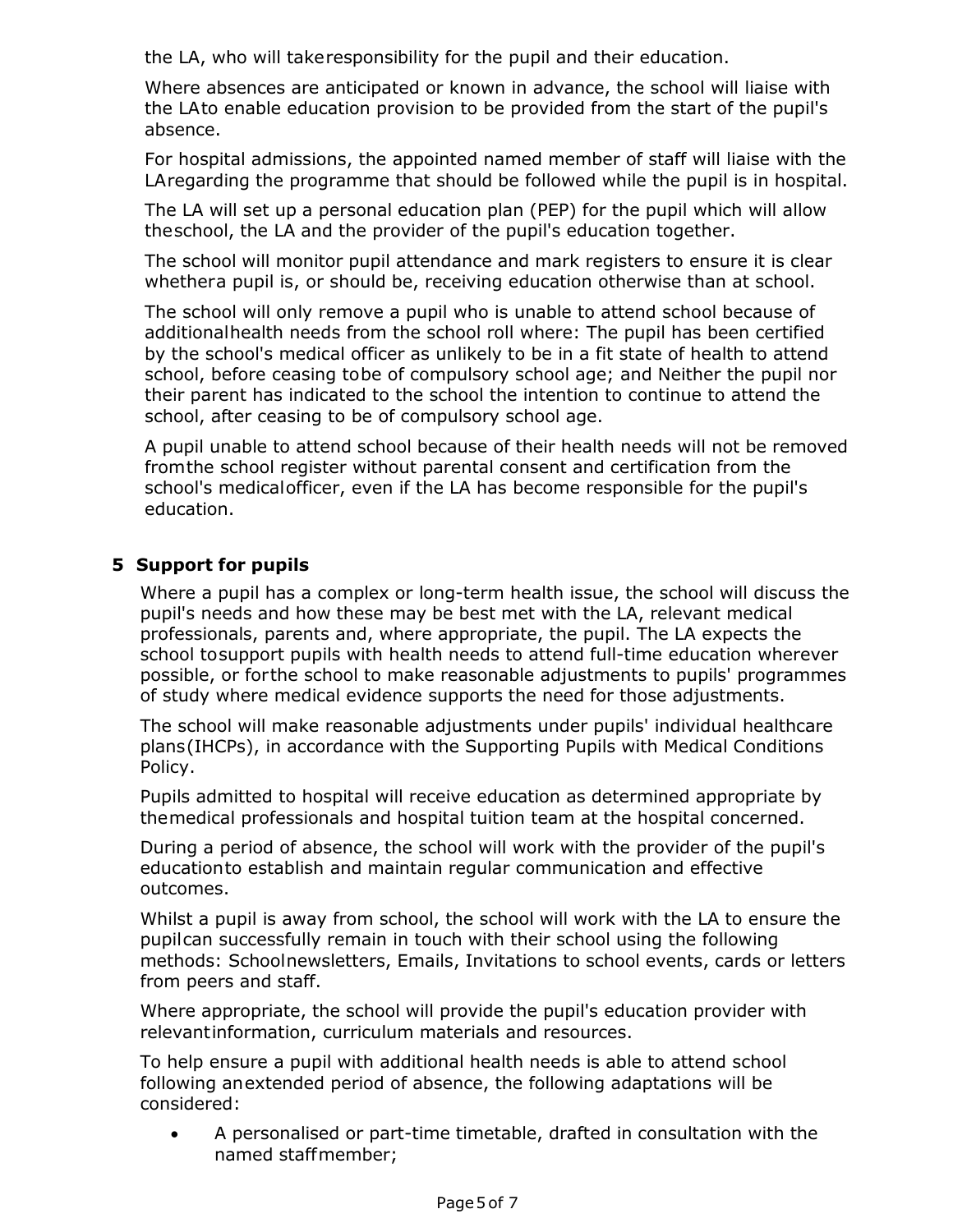- Access to additional support in school;
- Online access to the curriculum from home;
- Movement of lessons to more accessible rooms;
- Places to rest at school:
- Special exam arrangements to manage anxiety or fatigue.

#### **6 Monitoring arrangements**

This policy will be reviewed annually by the SENDCo. At every review, it will be approved by thefull governing board.

Any changes in the policy will be clearly communicated to all members of staff involved insupporting pupils with additional health needs, and to parents and pupils themselves.

## **7 Definitions**

Children who are unable to attend school as a result of their medical needs may include thosewith:

- Physical health issues.
- Physical injuries.
- Mental health problems, including anxiety issues.
- Emotional difficulties or school refusal.
- Progressive conditions.
- Terminal illnesses.

#### **Chronic illnesses.**

Children who are unable to attend mainstream education for health reasons may attend anyof the following:

- Hospital school: a special school within a hospital setting where education is provided togive continuity whilst the child is receiving treatment
- Home tuition: many LAs have home tuition services that act as a communication channelbetween schools and pupils on occasions
- Where pupils are too ill to attend school and are receiving specialist medical treatment.
- Medical PRUs: these are LA establishments that provide education for children unable toattend their registered school due to their medical needs.

#### **8 Links to other policies**

This policy links to the following policies:

- Accessibility plan
- Supporting pupils with medical conditions
- Attendance policy
- Child protection and safeguarding policy